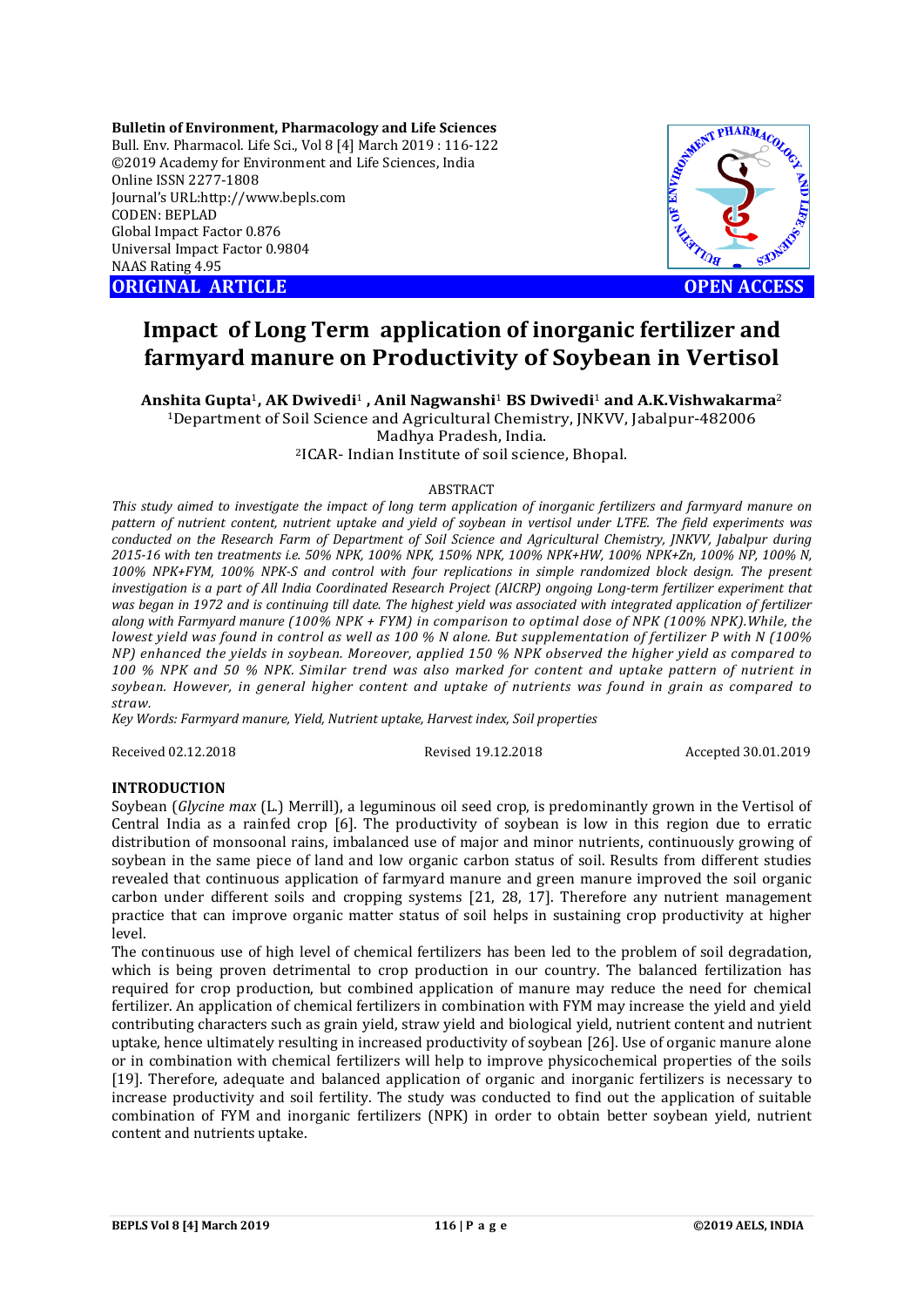#### **MATERIAL AND METHODS**

Present study was conducted during 2015 in Kharif season at experimental site of Jawaharlal Nehru Krishi Vishwa Vidyalaya, Jabalpur, Madhya Pradesh, India (23°10′N, 79°57′E), under wheat (Triticumaestivum L.) as winter and soybean (Glycine max (L.) Merrill) as rainy season crops under LTFE. The region has a semi-arid and sub-tropical climate, with a mean annual temperature of 25.7°C and precipitation of 1350mm. Soil details; medium black soil classified as Vertisol, with pH of 7.6 in soil-water suspension (1:2.5), 0.18 dS m<sup>-1</sup>electrical conductivity, 0.57% organic carbon, 193.0 kg ha<sup>-1</sup> available N, 7.60 kg ha-1 available P, and 370 kg ha-1 available K, 17.47 kg ha-1available S and 0.33 kg ha-1 available Zn, and bulk density of 1.3 Mg m-3, and particle size distribution of 56.82% clay, 17.91% silt, and 25.27.0% sand. The experiment consisted of 10 treatments replicated four times in a randomized block design consist of gross plot size 17x10.8 m with 1 m spacing between plots and 2 m spacing between the replications with soybean variety JS 97-52;included; 100% NPK (43.4, 500, and 33.33 kg ha-1Urea, SSP, and MOP, respectively), 150% NPK (65.1, 750, and 49.99 kg ha<sup>-1</sup> Urea, SSP, and MOP, respectively), combination of 100% NPK+ FYM (5 t ha-1), and no fertilizer (control). Inorganic fertilizers include urea (460 g N kg<sup>-1</sup> of Urea), super phosphate (160 g P kg<sup>-1</sup> of Super phosphate), and potassium chloride (600 g K kg-1 of MOP) as the sources of N, P, and K respectively.

Soil samples were collected from each treatment before sowing and after harvesting, five random cores were taken from a depth of 0 to 15 cm using a sampling auger. Subsamples were pooled to make composite samples. Composite samples were air-dried at room temperature, pulverized, sieved through a 2-mm sieve. All soybean plants were harvested at crop maturity and grain yield was obtained. Next to this, grain nutrients NPK were analyzed [2, 3] and nutrient uptake was calculated by using the following formula: Nutrient uptake  $(kg^{-1}$  ha) = Nutrient content  $(\% ) \times$  yield  $(kg$  ha<sup>-1</sup>).

## **RESULT AND DISCUSSION**

## **Impact of long term fertilizer and FYM application on yield of soybean**

The data presented in (Table 1 & fig. 1) illustrated that grain yield for recommended optimal dose (100% NPK) was 900 kg ha-1 which was higher than exclusion of sulphur (i.e. 100% NPK-S) dose that was 750 kg ha-1. The lowest grain yield was recorded in control which was 313 kg ha-1. While, it was found to be increased (625 kg ha-1) in treatment receiving sub optimal fertilizer dose (50% NPK), which was significantly higher than application of  $100\%$  N alone (325 kg ha<sup>-1</sup>). Similar results have also been observed by Kushwaha *et al*., [18] and Behera *et al*., [1]. On the other hand, the grain yield obtained in conjoint use of FYM with 100 % NPK treatment (1200 kg ha<sup>-1</sup>) which was significantly higher than 150% NPK treatment (1150 kg ha<sup>-1</sup>). Similarly, it was also found that 100% N treatment recorded lower yield (325 kg ha-1) which progressively increased to 825 kg ha-1 when P fertilizer (100% NP) was added in fertilizer schedule, a further improvement was noticed 900 kg ha<sup>-1</sup> when K fertilizer included (100%) NPK) in imbalance application of NP (100% NP) [20, 24]. These results showed the importance of phosphorous application and found to be a major fertility constraint in controlling productivity of soybean grown especially in black soil [9, 10]. The highest grain yield was recorded where 150% NPK was applied in comparison to 100% NPK and 50% NPK [11].

The perusal of the data (Table 1 & fig.1) indicated that the highest straw yield was recorded with conjoint application of FYM with optimal dose of inorganic fertilizer i.e. 100 % NPK+FYM (2038 kg ha-1) significantly higher than 100 % N alone (1750 kg ha<sup>-1</sup>). The lowest straw yield was noticed in control (1738 kg ha-1).It was found to be increased (1875 kg ha-1) when P fertilizer (100 % NP) was included in fertilizer schedule. The maximum straw yield was recorded with application of super optimal dose of 150 % NPK (2025 kg ha-1) and optimal dose of 100% NPK (1975 kg ha-1) followed by sub optimal dose of 50% NPK (1850 kg ha-1).Identical findings were reported by Kundu *et al*., [17], Chakraborty and Hazari, [4] and Dwivedi *et al*., [10].

The data (Table 1 & fig. 1) depicted that the biological yield obtained in 100% NPK + FYM treatment (3238 kg ha<sup>-1</sup>) was significantly higher than 100 % N alone (2075 kg ha<sup>-1</sup>) [7, 5, 20]. On the other hand, the lowest biological yield was recorded in control (2050 kg ha-1 ).Whereas, it was found to be significantly increased (2875 kg ha<sup>-1</sup>) when K fertilizer was added in imbalance application of fertilizer followed by application of dose of 100% NP fertilizer (2700 kg ha-1). Application of recommended optimal dose (100% NPK) resulted in productivity of biological yield for 2875 kg ha-1 but exclusion of sulphur (i.e. 100% NPK-S) dose had resulted in comparatively lower biological yield (2750 kg ha-1). Similar results have also been observed by Hati *et al*., [14] and Kundu *et al*., [16].

**Impact of long term fertilizer and FYM application on nitrogen, phosphorus and sulphur content and their uptake of soybean**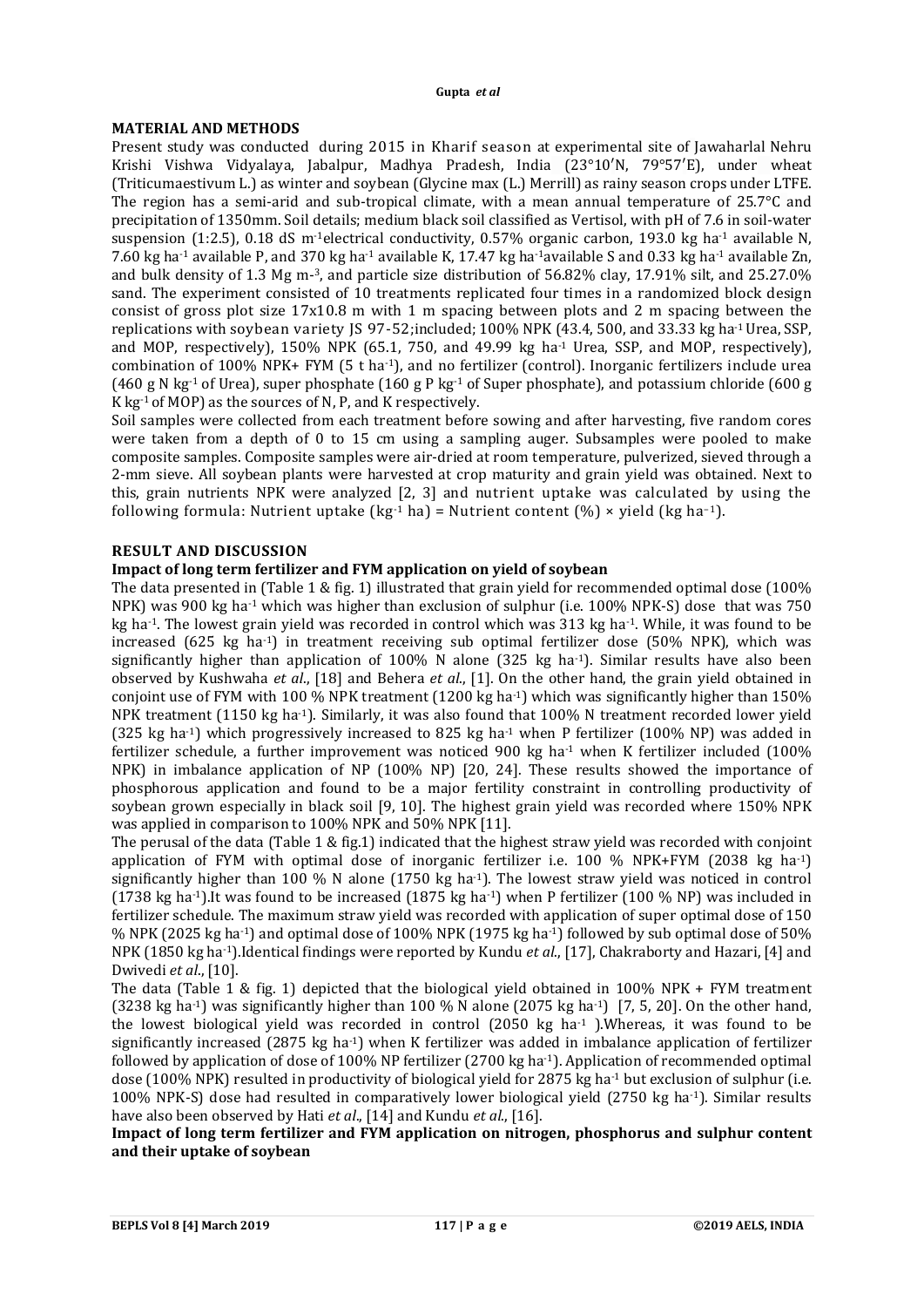It is fact that plant utilizes the nutrient which is available in soil pool concentration with successive addition of fertilizer and manure. In this regard, the data presented in Table (2) & (3) and illustrated in Fig. (2) & (5) revealed that N content and uptake in grain were recorded with conjoint use of 100 % NPK + FYM (6.81% and 81.8 kg ha-1 respectively) significant higher than over imbalanced dose of fertilizer. On the other hand, the lower content and uptake of N were found in 100% N alone (3.58% and 11.7 kg ha<sup>-1</sup>) respectively) as well as in control (3.55% and 11.2 kg ha<sup>-1</sup> respectively). N content and uptake in grain were recorded higher under the balance application of NPK (5.38  $%$  and 48.3 kg ha<sup>-1</sup> respectively) followed by when sulphur was excluded from fertilizer schedule i.e.  $100\%$  NPK-S (4.65% and 35 kg ha<sup>-1</sup>) respectively). Identical findings were reported by Dubey and Shrivastava [7]. The highest N content and uptake in grain and straw were recorded where 150% NPK were applied, as compared to 100% NPK and 50% NPK dose [9]. Similar trend of N content and uptake were also noticed in case of straw.

Table (2) & (3) and Fig. (3) & (5) depicted that the maximum P content and uptake in grain were associated with integrated application of NPK along with FYM  $(0.54\%$  and6.4 kg ha<sup>-1</sup> respectively) followed by 150% dose of NPK  $(0.45\%$  and 5.2 kg ha<sup>-1</sup> respectively ). While, the lower content and uptake of P in grain were found in 100% N alone (0.16% and 0.5 kg ha<sup>-1</sup> respectively) as well as in control plots (0.41% and 0.4 kg ha-1respectively). The P content and uptake in grain progressively increased when P fertilizer (100  $\%$  NP) was included in fertilizer schedule (0.26% and 2.1 kg ha<sup>-1</sup> respectively). There was a improvement of P content and uptake in grain were noticed when K nutrient added (100% NPK) which was higher than when sulphur was excluded from balance dose of fertilizer (100%NPK-S). P content and uptake in grain were recorded with conjoint use of 100 % NPK + FYM significant higher than over imbalanced dose of fertilizer. Similar, trend of P content and uptake was also noticed in case of straw as reported by Ravankar *et al.,* [23] and Gupta *et al*., [13].

The data (Table 2 & 3) and Fig. (4&5) represented that the total S content as well as S uptake in grain and straw increased with each increment of applied NPK fertilizers. On the contrary, the lowest content and uptake of S in grain were noted in control (0.15  $\%$  and 0.5 kg ha<sup>-1</sup>respectively) and 100% N(0.16  $\%$ ) and 0.5 kg ha-1respectively) which could be reported by Sime and Nand Ram [27]. The maximum S content and uptake in grain were found in optimal dose of fertilizer applied with FYM i.e.100%NPK+FYM (0.46 % and 5.6 kg ha-1respectively). The data also revealed that the maximum values of S content were attained in grain rather than the straw. S content and uptake in grain were recorded with conjoint use of 100 % NPK + FYM significant higher than over imbalanced dose of fertilizer. The highest S content and uptake in grain and straw were recorded where 150% NPK were applied, as compared to 100% NPK and 50% NPK dose. Similar trend of S content and uptake were also noticed in case of straw. As an essential constituent of amino acids, the sulphur transformed into organic compounds which accumulates as seed storage reserves, there by leading to a apparent depletion of S content and low uptake in straw as reported by Sharma [25]; Raghuwanshi *et al*. [22] and Jadhav *et al.* [15].

| <b>Treatments</b>                    | Soybean yield ( $Kg$ ha <sup>-1</sup> ) |        |                         |  |  |
|--------------------------------------|-----------------------------------------|--------|-------------------------|--|--|
|                                      | Grain yield<br><b>Straw yield</b>       |        | <b>Biological yield</b> |  |  |
| $T_1$<br>50%NPK                      | 625                                     | 1850   | 2475                    |  |  |
| T <sub>2</sub><br>100%NPK            | 900                                     | 1975   | 2875                    |  |  |
| $T_3$<br>150%NPK                     | 1150                                    | 2025   | 3175                    |  |  |
| T <sub>4</sub><br>100%NPK+HW         | 775                                     | 1725   | 2500                    |  |  |
| T <sub>5</sub><br>$100\%$ NPK $+$ Zn | 775                                     | 1850   | 2625                    |  |  |
| $T_6$<br>100%NP                      | 825                                     | 1875   | 2700                    |  |  |
| T <sub>7</sub><br>100%N              | 325                                     | 1750   | 2075                    |  |  |
| $T_8$<br>$100\%$ NPK+FYM (5t/ha)     | 1200                                    | 2038   | 3238                    |  |  |
| T <sub>9</sub><br>100%NPK-S          | 750                                     | 2000   | 2750                    |  |  |
| $T_{10}$<br>Control                  | 313                                     | 1738   | 2050                    |  |  |
| $SEm \pm$                            | 35.77                                   | 82.30  | 95.19                   |  |  |
| $CD (p=0.05)$                        | 103.80                                  | 238.83 | 134.62                  |  |  |
| CV(%)                                | 9.37                                    | 8.74   | 7.19                    |  |  |

**Table 1: Impact of long term fertilizer and FYM application on yield (Kg ha-1) of soybean**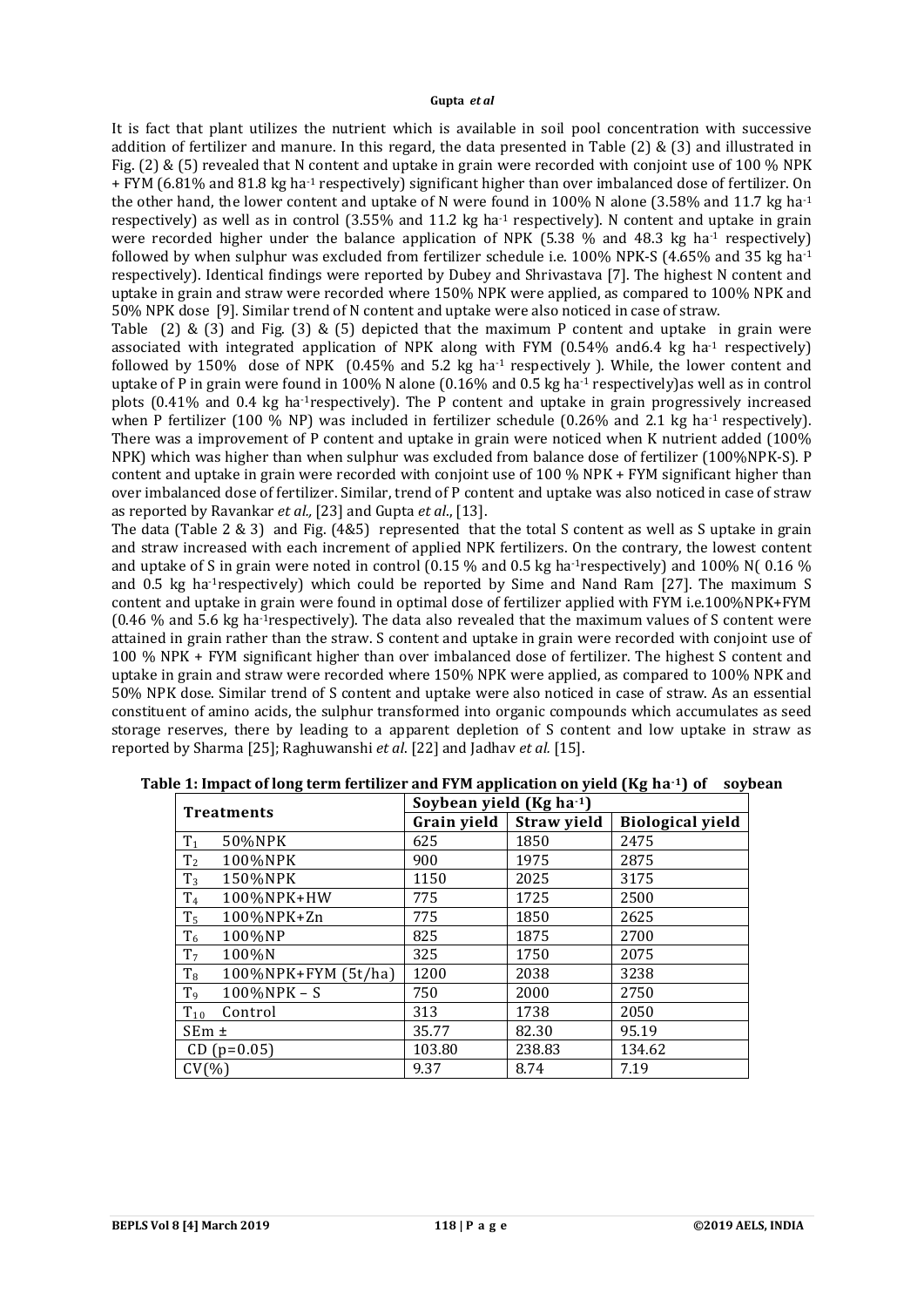| <b>Treatments</b> |             | Nutrient content (%)  |      |       |              |       |              |  |
|-------------------|-------------|-----------------------|------|-------|--------------|-------|--------------|--|
|                   |             | N                     |      | P     |              | S     |              |  |
|                   |             | Grain<br><b>Straw</b> |      | Grain | <b>Straw</b> | Grain | <b>Straw</b> |  |
| T <sub>1</sub>    | 50%NPK      | 4.63                  | 2.00 | 0.25  | 0.16         | 0.21  | 0.17         |  |
| T <sub>2</sub>    | 100%NPK     | 5.38                  | 2.30 | 0.31  | 0.21         | 0.29  | 0.23         |  |
| $T_3$             | 150%NPK     | 6.10                  | 2.63 | 0.45  | 0.24         | 0.41  | 0.26         |  |
| T <sub>4</sub>    | 100%NPK+HW  | 5.40                  | 2.31 | 0.32  | 0.20         | 0.29  | 0.22         |  |
| T <sub>5</sub>    | 100%NPK+Zn  | 5.42                  | 2.33 | 0.32  | 0.22         | 0.29  | 0.23         |  |
| T <sub>6</sub>    | 100%NP      | 4.60                  | 1.95 | 0.26  | 0.16         | 0.25  | 0.18         |  |
| T <sub>7</sub>    | 100%N       | 3.58                  | 1.61 | 0.16  | 0.12         | 0.16  | 0.14         |  |
| T <sub>8</sub>    | 100%NPK+FYM | 6.81                  | 2.97 | 0.54  | 0.28         | 0.46  | 0.30         |  |
| T <sub>9</sub>    | 100%NPK - S | 4.65                  | 2.00 | 0.30  | 0.17         | 0.21  | 0.19         |  |
| $T_{10}$          | Control     | 3.55                  | 1.60 | 0.14  | 0.08         | 0.15  | 0.10         |  |
| SEm ±             |             | 0.24                  | 0.10 | 0.01  | 0.01         | 0.01  | 0.01         |  |
| $CD(p=0.05)$      |             | 0.70                  | 0.29 | 0.03  | 0.03         | 0.02  | 0.03         |  |
| $CV(\%)$          |             | 9.62                  | 9.21 | 5.81  | 11.89        | 5.59  | 11.72        |  |

## **Table 2: Impact of long term fertilizer and FYM application on nutrient content of soybean**

# **Table 3: Impact of long term fertilizer and FYM application on nutrient uptake by soybean**

| Nutrient uptake ( $Kg$ ha <sup>-1</sup> ) |                 |       |              |              |       |              |              |       |              |                  |
|-------------------------------------------|-----------------|-------|--------------|--------------|-------|--------------|--------------|-------|--------------|------------------|
| <b>Treatments</b>                         |                 | N     |              |              | P     |              |              | S     |              |                  |
|                                           |                 | Grain | <b>Straw</b> | <b>Total</b> | Grain | <b>Straw</b> | <b>Total</b> | Grain | <b>Straw</b> | Total            |
| T <sub>1</sub>                            | 50%NPK          | 28.8  | 36.8         | 65.6         | 1.6   | 3.0          | 4.6          | 1.3   | 3.2          | 4.5              |
| T <sub>2</sub>                            | 100%NPK         | 48.3  | 45.4         | 93.7         | 2.8   | 4.2          | 7.0          | 2.6   | 4.6          | 7.3              |
| T <sub>3</sub>                            | 150%NPK         | 70.1  | 53.5         | 123.6        | 5.2   | 5.0          | 10.1         | 4.7   | 5.4          | 10.0             |
| T <sub>4</sub>                            | 100%NPK+HW      | 41.8  | 40.0         | 81.8         | 2.5   | 3.5          | 6.0          | 2.2   | 3.8          | 6.1              |
| T <sub>5</sub>                            | 100%NPK+Zn      | 42.0  | 43.0         | 85.0         | 2.5   | 4.0          | 6.5          | 2.2   | 4.3          | 6.6              |
| T <sub>6</sub>                            | 100%NP          | 38.2  | 36.5         | 74.6         | 2.1   | 3.1          | 5.2          | 2.1   | 3.4          | 5.5              |
| T <sub>7</sub>                            | 100%N           | 11.7  | 28.2         | 39.9         | 0.5   | 2.1          | 2.6          | 0.5   | 2.5          | 3.0              |
| T <sub>8</sub>                            | 100%NPK+FYM     | 81.8  | 60.6         | 142.3        | 6.4   | 5.6          | 12.0         | 5.6   | 6.0          | 11.6             |
| T <sub>9</sub>                            | $100\%$ NPK – S | 35.0  | 40.0         | 75.0         | 2.3   | 3.4          | 5.7          | 1.6   | 3.8          | 5.4              |
| $T_{10}$                                  | Control         | 11.2  | 27.8         | 39.0         | 0.4   | 1.4          | 1.8          | 0.5   | 1.7          | $2.2\phantom{0}$ |
| $SEm \pm$                                 |                 | 2.81  | 3            | 3.70         | 0.10  | 0.32         | 0.34         | 0.09  | 0.35         | 0.37             |
| $CD (p=0.05)$                             |                 | 8.15  | 8.70         | 10.74        | 0.30  | 0.93         | 0.99         | 0.26  | 1.01         | 1.07             |
| $CV(\% )$                                 |                 | 13.74 | 14.56        | 9.02         | 7.97  | 18.09        | 11.10        | 7.70  | 17.84        | 11.84            |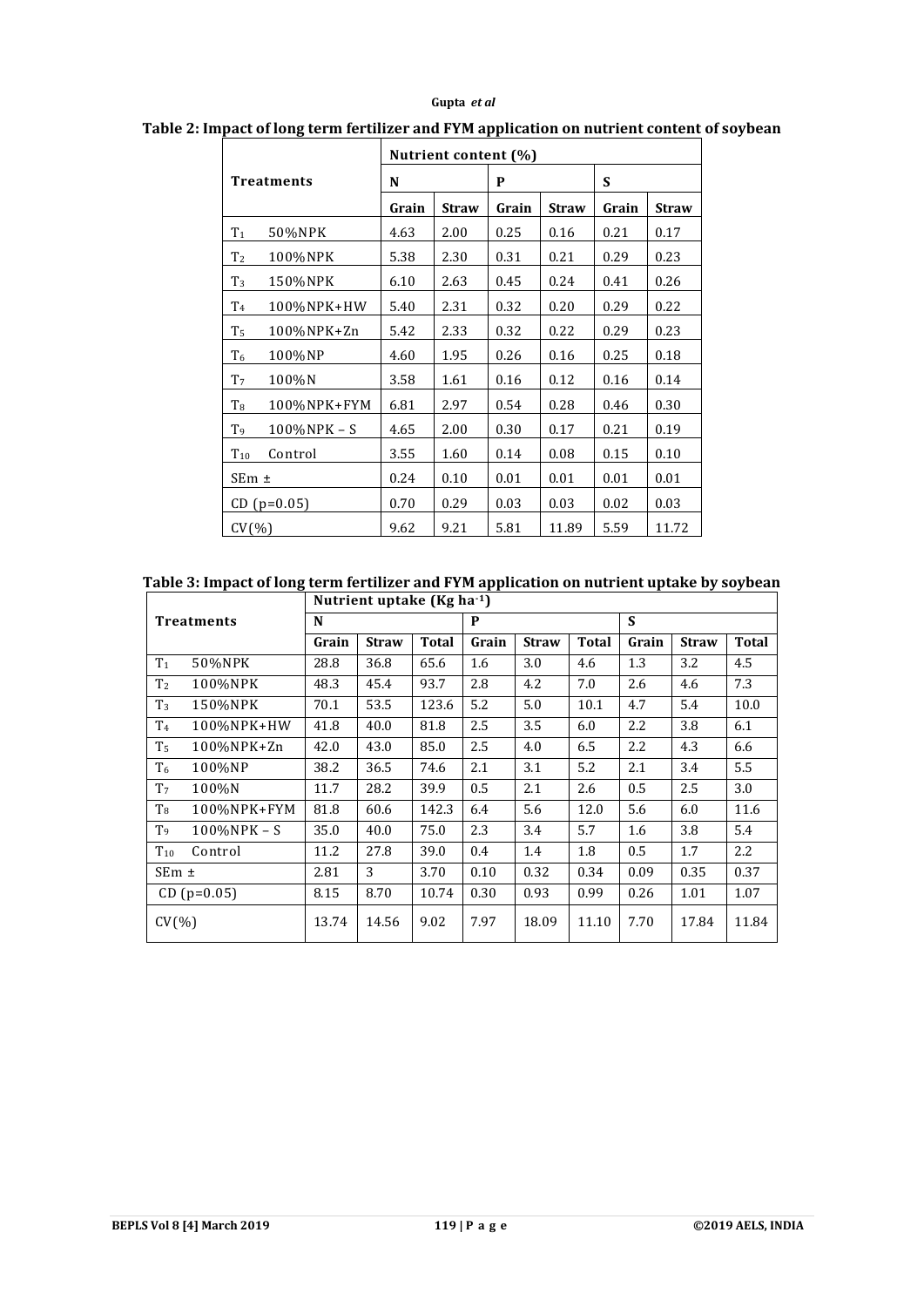

**Figure 1.Impact of long term application of fertilizers and manure on grain, straw and biological yield of soybean**



**Figure 2.Impact of long term application of fertilizers and manure on nitrogen content of soybean**



**Figure 3.Impact of long term application of fertilizers and manure on phosphorus content of soybean**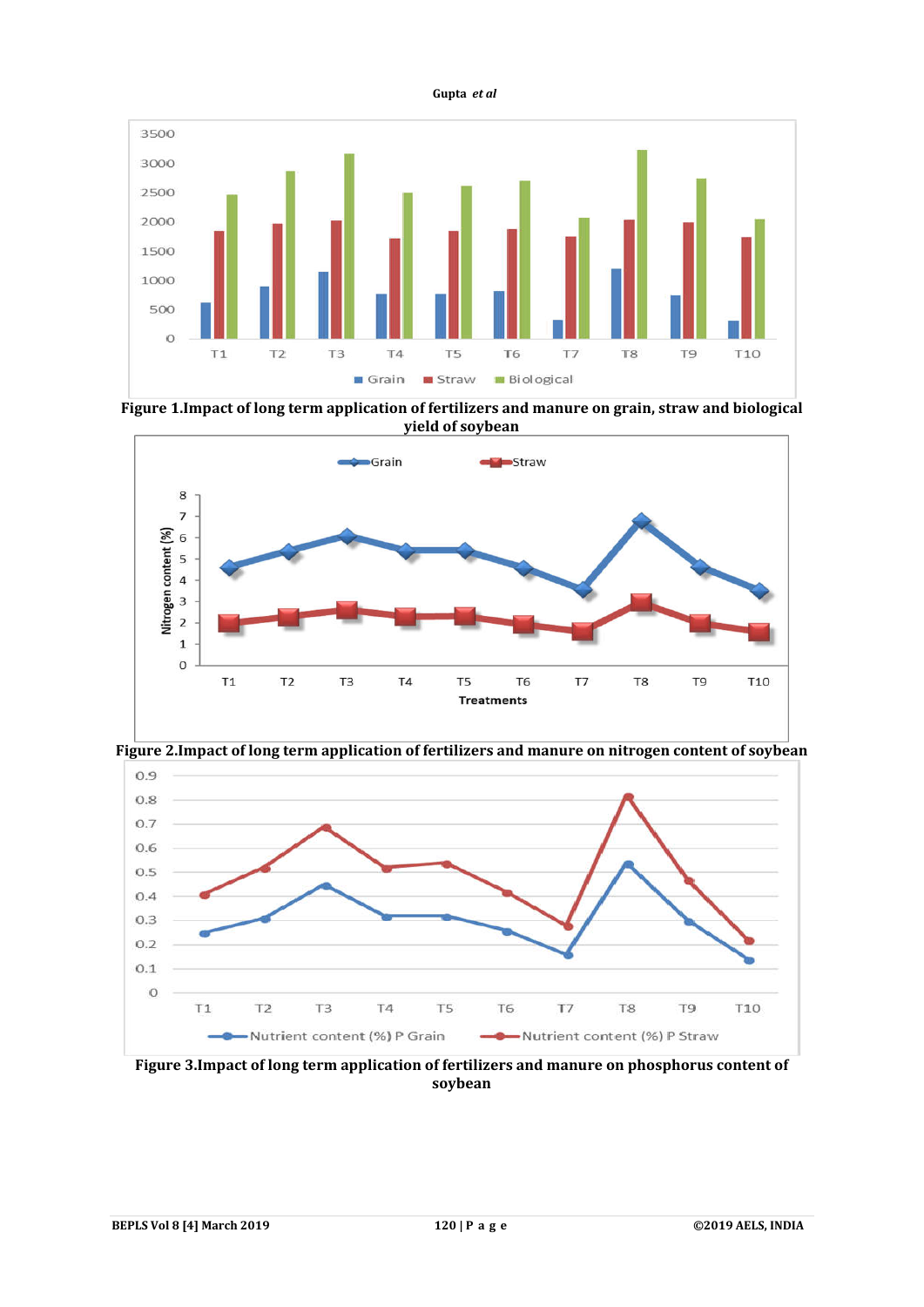

**Figure 4.Impact of long term application of fertilizers and manure on Sulphur content of soybean**



### **Figure 5.Impact of long term application of fertilizers and manure on total nutrient uptake of soybean crop**

#### **REFERENCES**

- 1. Behera, UK., Sharma, AR. and Pandey, HN. (2007). Sustaining productivity of wheat–soybean cropping system through integrated nutrient management practice on the Vertisols of central India. Plant Soil. 297:185–199.
- 2. Bhargava, BS. and Raghupati, HB. (1993). Analysis of plant materials for macro and micronutrients, in Methods of Analysis of Soil, Plants, Water and Fertilizers (Tandon HLS ed). pp 49–82, FDCO, New Delhi.
- 3. Bradstreet,RB .1965. The Kjeldahl Method for Organic Nitrogen, Academic Press, London.
- 4. Chakraborty, B. and Hazari, S.2016. Impact of inorganic and organic manures on yield of Soybean and soil properties. Soybean Research. 14(2): 54-62.
- 5. Chaturvedi, S. and Chandel, AS. 2005. Influence of organic and inorganic fertilization on soil fertility and productivity of soybean. Indian Journal of Agronomy. 50(4): 311-313.
- 6. Damodaran, T., Hegde, D.M., 1999. Oil Seed Situation: A Statistical Compedium. Directorate of Oil Seed Research, Rajendranagar, Hyderabad, India.
- 7. Dubey, L., Dwivedi, AK. and Dubey, M. (2015). Long term application of fertilizer and manures on physicochemical properties and N, P and K uptake in soybean-wheat cropping system. (15)1:143-147.
- 8. Dubey, SK. and Shrivastava, SK. (1991). Response of soybean of microbial inoculants. Bhartiya Krishi AnusandhanPatrika. 6(4): 202-206.
- 9. Dwivedi, AK. and Dixit, PR. (2002). Influence of long-term fertilizer use on productivity and nutrition on soybean and wheat. IInd Interaction Agro Cong New Delhi. 354-356.
- 10. Dwivedi, AK. and Dwivedi, BS. (2015). Impact of long term fertilizer management for sustainable soil health and crop productivity: Issues and challenges. JNKVV Research Journal. 49 (3): 387-397.